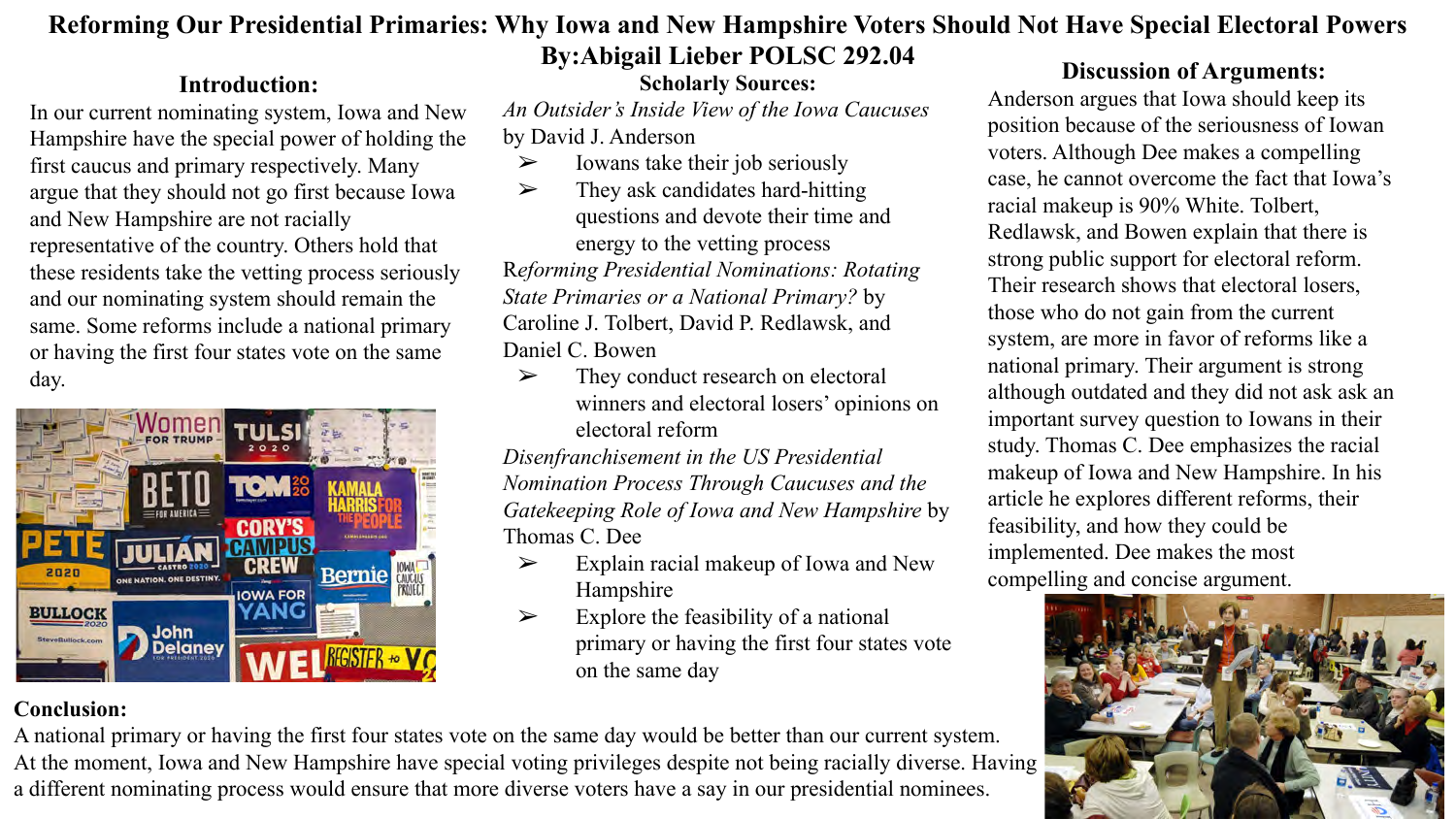## Towards an Inclusive Democracy: Open Primaries and Reform at the State Level

## Kate Scotchie

### **Introduction**

- Many wish for to make elections more inclusive and representative of the nation.
- One possible solution is the introduction of open primaries.
- Open primaries seek to increase access in candidate selection to more voters.
- Concerns remain over how effective open primaries are.
- Do they create more diverse electorates? Are more moderate legislatures elected?

## Different Types of Primaries



- participation limited to registered party members.

- participation open to independents and other party registrations.

- all voters and candidates in same primary, top two candidates advance to general.

## **Studies in Favor Analysis** Analysis

### A Promise Fulfilled? Open Primaries and Representation

- Open primaries led to a more diverse primary electorate.
- Ideological convergence with greater variety of beliefs.
- Class convergence with greater variety of income levels.
- Increased youth participation across the board.

Reducing Legislative Polarization: Top-Two and Open Primaries Are Associated with More Moderate Legislators

- Top two open primaries elected more moderate legislators.
- Incumbents facing reelection in top two open primaries moderated their positions.
- This moderating effect held true even when accounting for ideological variance.

## Professor Jaffe

- Some studies have shown that primary structure may not be the most decisive factor.

- Competitive districts and political culture led to moderation in legislator ideology.

- We can say that the effectiveness of open primaries may vary state to state.

- California has large ideological polarization and a top two

structure that makes everyone participate in the same primary.

- California's laws and culture make open primaries effective.

- However, may also be the case that there is greater ideological and class convergence.

## Studies Against

### Open Versus Closed Primaries and the Ideological Composition of Presidential Primary Electorates

- Open primaries did not lead to more moderate primary voters.
- Partisan makeup of voters did not change.
- Ideological beliefs of partisan voters stayed the same.
- Independent voters had similar ideological beliefs to partisans.

### A Primary Cause of Partisanship? Nomination Systems and Legislator Ideology

- Open primaries did not elect more moderate legislators.
- Median ideology of Republicans and Democrats were unchanged.
- Competitive districts and states with large ideological gap between the parties had a more moderating effect.

## Conclusion

- It is important to increase electoral access and participation.
- Is necessary to have pragmatic elected officials.
- Less partisan electorate will appoint more moderate legislators.
- Open primaries may offer a path to achieve these goals.
- The goal is the have electorates and officials that reflect the nation as a whole.
- Allowing more people to vote for candidates may be a solution.

## References

-Christian R. Grose (2020), "Reducing Legislative Polarization: Top-Two and Open Primaries Are Associated with More Moderate Legislators", Journal of Political Institutions and Political Economy: Vol. 1: No. 2, pp 267-287.

-Kaufmann, K., Gimpel, J., & Hoffman, A. (2003). A Promise Fulfilled? Open Primaries and Representation. The Journal of Politics, 65(2), 457-476. - McGhee, E., Masket, S., Shor, B., Rogers, S., & McCarty, N. (2014). A Primary Cause of Partisanship? Nomination Systems and Legislator Ideology. American Journal of Political Science, 58(2), 337-351

- Norrander, Barbara, and Jay Wendland. (2016) "Open Versus Closed Primaries and the Ideological Composition of Presidential Primary Electorates." Electoral Studies, vol. 42, Elsevier Ltd, , pp. 229–36